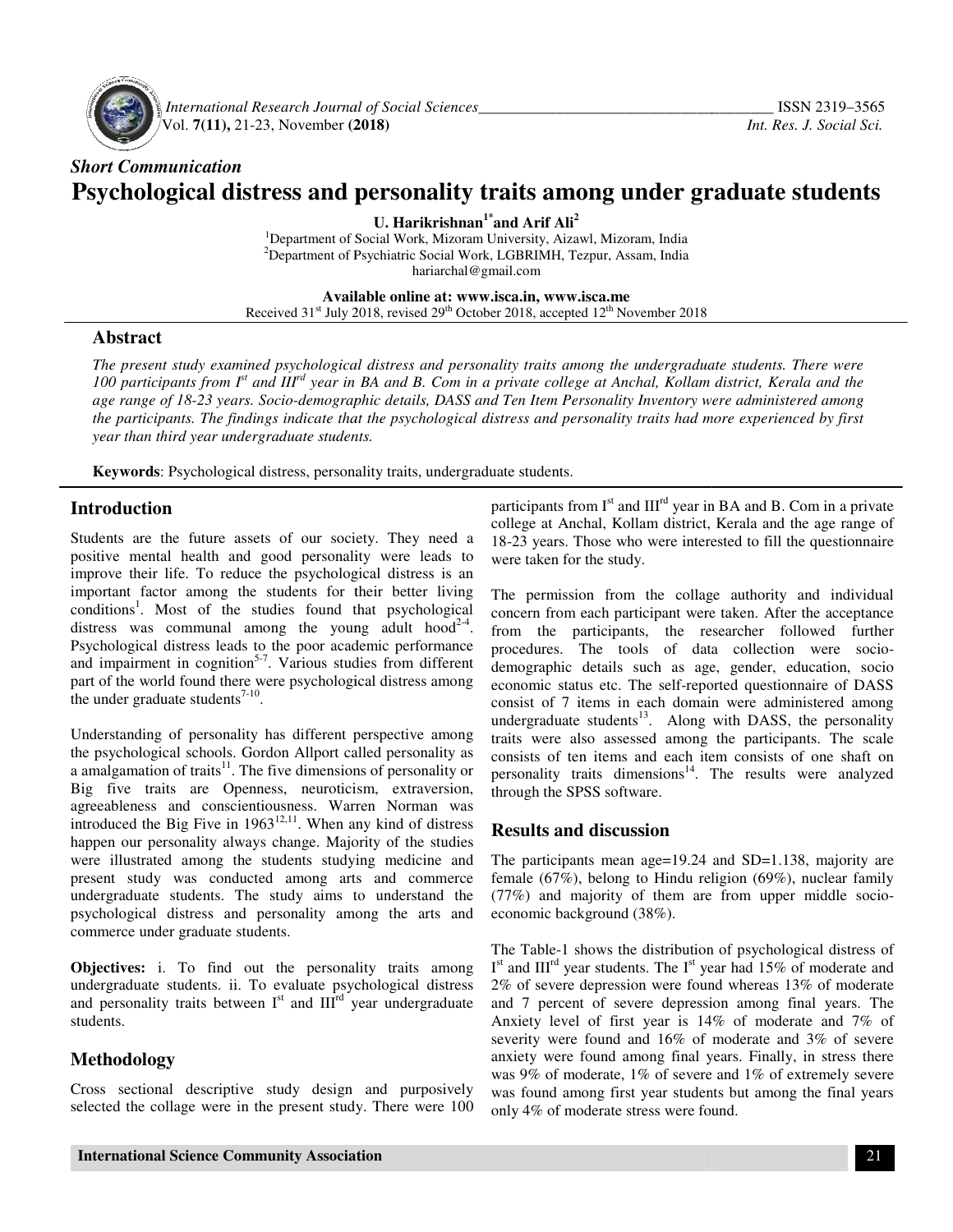Table-2 indicates that the evaluation between the  $I<sup>st</sup>$  and  $III<sup>rd</sup>$ year undergraduate students on Psychological distress. There was significant evaluation found between the  $I<sup>st</sup>$  and  $III<sup>rd</sup>$  year students on anxiety and stress whereas depression has no significant evaluation was found.

There were no significance comparisons found among  $I<sup>st</sup>$  and  $III<sup>rd</sup>$  year undergraduate students in the personality traits in Table-3. In the extraversion the first and final year were found moderate. The first year and final year were found moderate pleasant, considerate, compassionate and cooperative in agreeableness. Emotional stability Conscientiousness and Openness were moderately found among both groups.

**Discussion:** The study found that there were more than one tenth of the participants were having psychological distress and similar studies were also found the same  $15-17$ . The study was conducted among arts and commerce undergraduate students, so the level of psychological distress is lesser that medical and other professions. Present study found moderate level of personality characteristic were found among the first year and third year under graduate students $18,19$ .

There were some limitations of our study, chosen a crosssectional study and purposive sampling; sample size was small in the present study.

|  | <b>Table-1:</b> Distribution of Psychological Distress among $Ist$ and $IIIrd$ year under graduate students. |
|--|--------------------------------------------------------------------------------------------------------------|
|--|--------------------------------------------------------------------------------------------------------------|

|               | Normal          |                   | Mild            |                   | Moderate        |                   | Severe          |                   | Extremely       |                   |
|---------------|-----------------|-------------------|-----------------|-------------------|-----------------|-------------------|-----------------|-------------------|-----------------|-------------------|
|               | I <sup>st</sup> | III <sup>rd</sup> | I <sup>st</sup> | III <sup>rd</sup> | I <sup>st</sup> | III <sup>rd</sup> | T <sub>st</sub> | III <sup>rd</sup> | T <sub>st</sub> | III <sup>rd</sup> |
| Depression    | 23              | 18                | 10              | 12                | 15              | 13                | ◠               |                   | 00              | $00\,$            |
| Anxiety       | 13              | 14                | 12              | 17                | 14              | 16                |                 |                   | 4               | $00\,$            |
| <b>Stress</b> | 34              | 40                |                 | b                 | Q               | 4                 |                 | $00\,$            |                 | $00\,$            |

N=100; First year N=50 and Final year N= 50; Percentage.

Table-2: Evaluation between I<sup>st</sup> and III<sup>rd</sup> year undergraduate students on psychological distress.

|               | T <sub>st</sub> |           | III <sup>rd</sup> |           |         | P-value |
|---------------|-----------------|-----------|-------------------|-----------|---------|---------|
|               | Mean            | <b>SD</b> | Mean              | <b>SD</b> |         |         |
| Depression    | 1.92            | .96       | 2.18              | 1.08      | $-1.26$ | .36     |
| Anxiety       | 2.54            | 1.24      | 2.16              | .91       | 1.73    | $.01**$ |
| <b>Stress</b> | 1.60            | .99       | 1.28              | .60       | 1.94    | $000**$ |

N=100; First year N=50  $&$  Final year N= 50.

Table-3: Evaluation between the I<sup>st</sup> and III<sup>rd</sup> year undergraduate students on Personality.

|                            | T <sub>st</sub> |           | III <sup>rd</sup> |           |         | P-value |
|----------------------------|-----------------|-----------|-------------------|-----------|---------|---------|
|                            | Mean            | <b>SD</b> | Mean              | <b>SD</b> | t       |         |
| Extraversion               | 4.29            | 1.24      | 4.01              | 1.48      | .99     | .40     |
| Agreeableness              | 4.03            | 1.13      | 4.40              | 1.34      | $-1.48$ | .06     |
| <b>Emotional stability</b> | 4.15            | 1.17      | 4.59              | 1.27      | $-1.79$ | .69     |
| Conscientiousness          | 3.85            | 1.08      | 4.50              | 1.28      | $-2.72$ | .15     |
| <b>Openness</b>            | 4.10            | 1.09      | 4.27              | 1.27      | $-.71$  | .52     |

N=100; First year N=50  $&$  Final year N= 50.